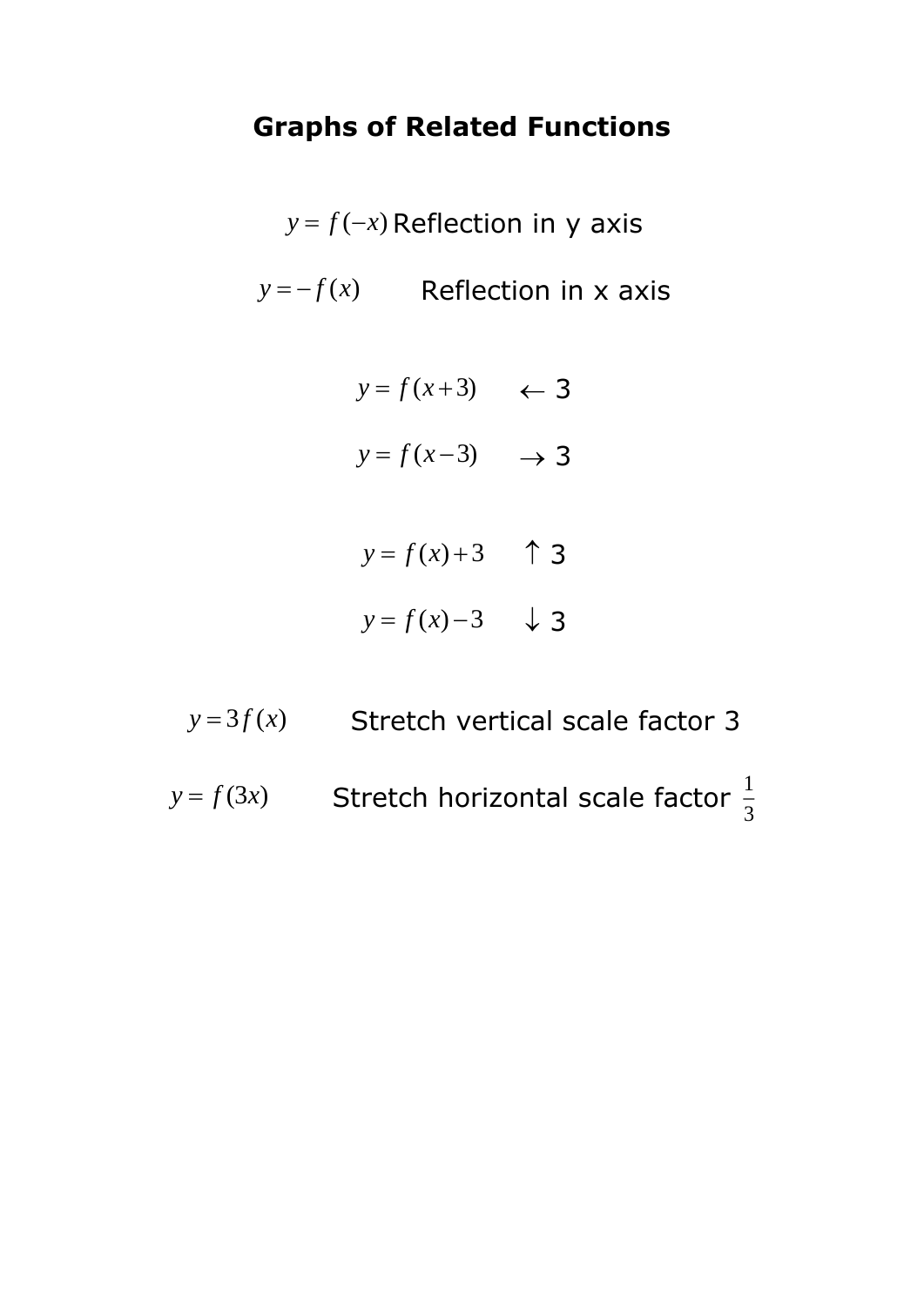## **Graphs of Related Sin Functions**

*y* = sin(−*x*) Reflection in y axis  $y = -\sin x$ Reflection in x axis

$$
y = \sin(x + 45) \leftarrow 45^{\circ}
$$

$$
y = \sin(x - 45) \rightarrow 45^{\circ}
$$

- $y = \sin x + 2$   $\uparrow$  2  $y = \sin x - 2 \quad \downarrow$  2
- *y* <sup>=</sup> 3sin *<sup>x</sup>* Stretch vertical scale factor 3

 $y = sin(3x)$ Stretch horizontal scale factor  $\frac{1}{3}$ 1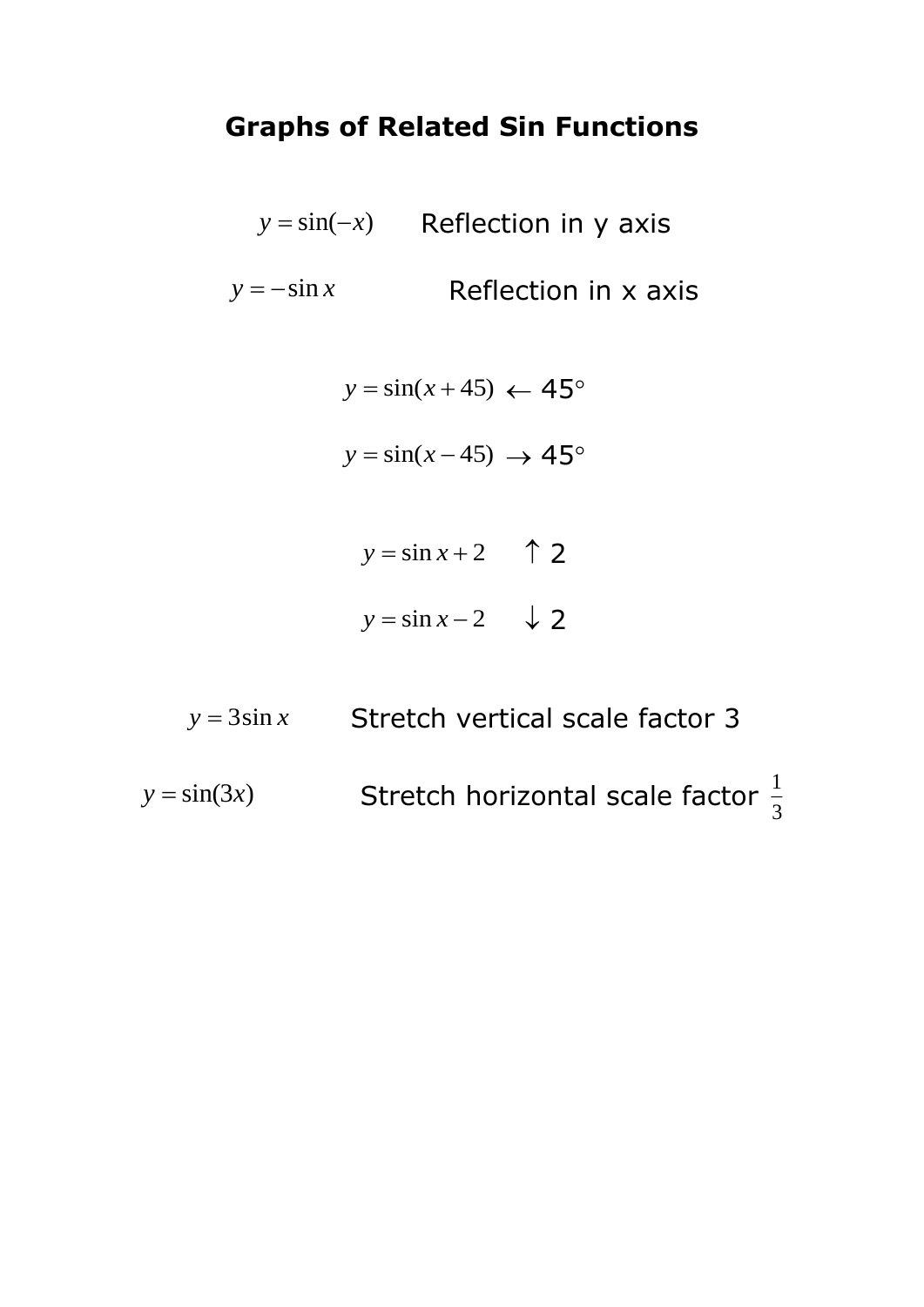## **Graphs of Related Functions**

Original Equation =  $f(x)$ 

|                                                    | Vertical          | Horizontal        |
|----------------------------------------------------|-------------------|-------------------|
| Translation<br>$in +ve$ direction                  | $f(x) + 2$        | $f(x-2)$          |
| Translation<br>in -ve direction                    | $f(x)-2$          | $f(x+2)$          |
| <b>Stretch</b><br>to make larger                   | 3f(x)             | $f(\frac{1}{3}x)$ |
| <b>Stretch</b><br>to make smaller<br>(i.e. squash) | $\frac{1}{3}f(x)$ | f(3x)             |
| Reflection                                         | $-f(x)$           | $f(-x)$           |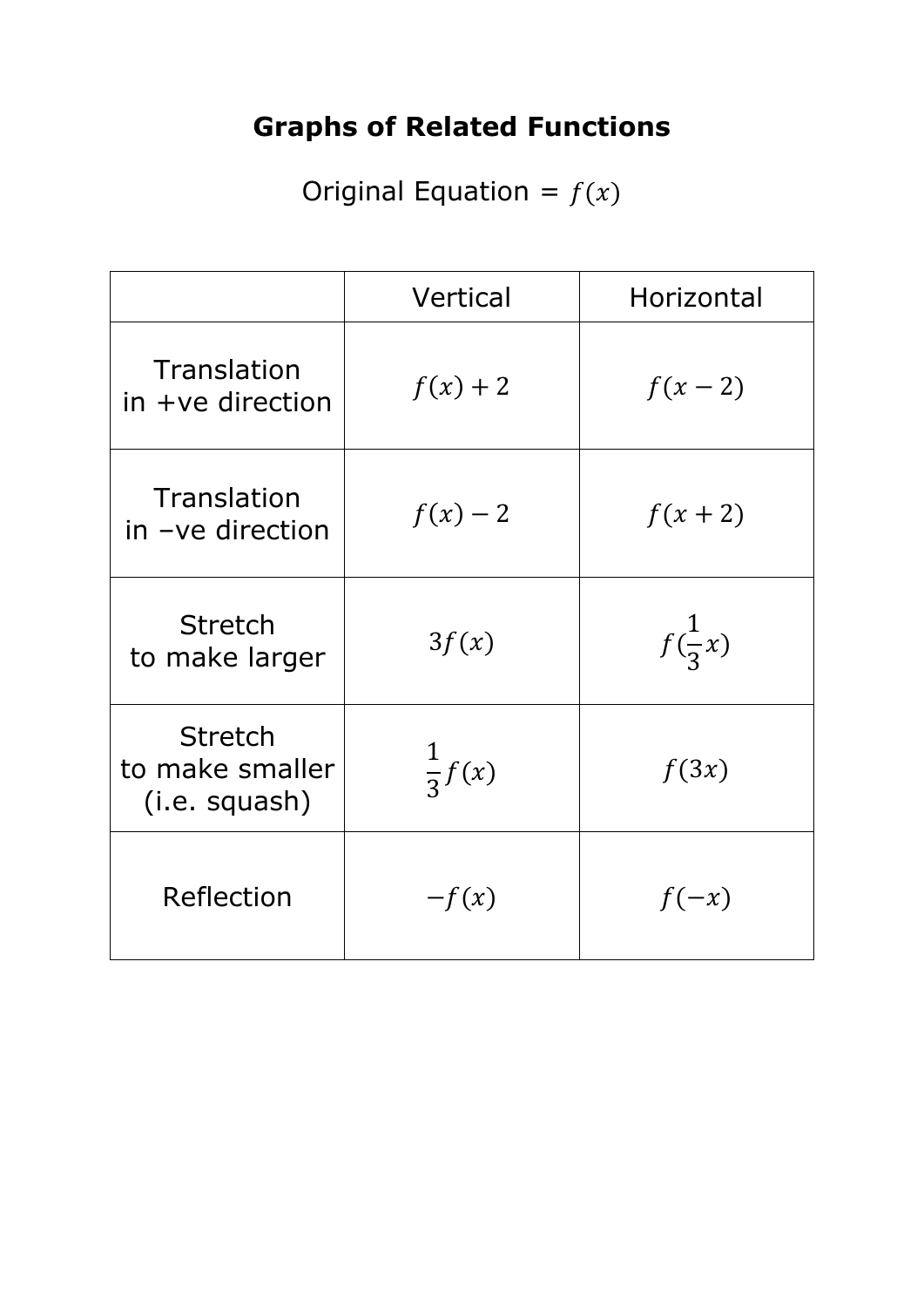## **Graphs of Related Sin Functions**

Original Equation =  $sinx$ 

|                                                    | Vertical         | Horizontal          |
|----------------------------------------------------|------------------|---------------------|
| Translation<br>$in +ve$ direction                  | $sinx + 2$       | $sin(x-2)$          |
| Translation<br>in -ve direction                    | $sinx - 2$       | $sin(x+2)$          |
| <b>Stretch</b><br>to make larger                   | $3\sin x$        | $sin(\frac{1}{3}x)$ |
| <b>Stretch</b><br>to make smaller<br>(i.e. squash) | $rac{1}{3}$ sinx | sin(3x)             |
| <b>Reflection</b>                                  | $-sinx$          | $sin(-x)$           |